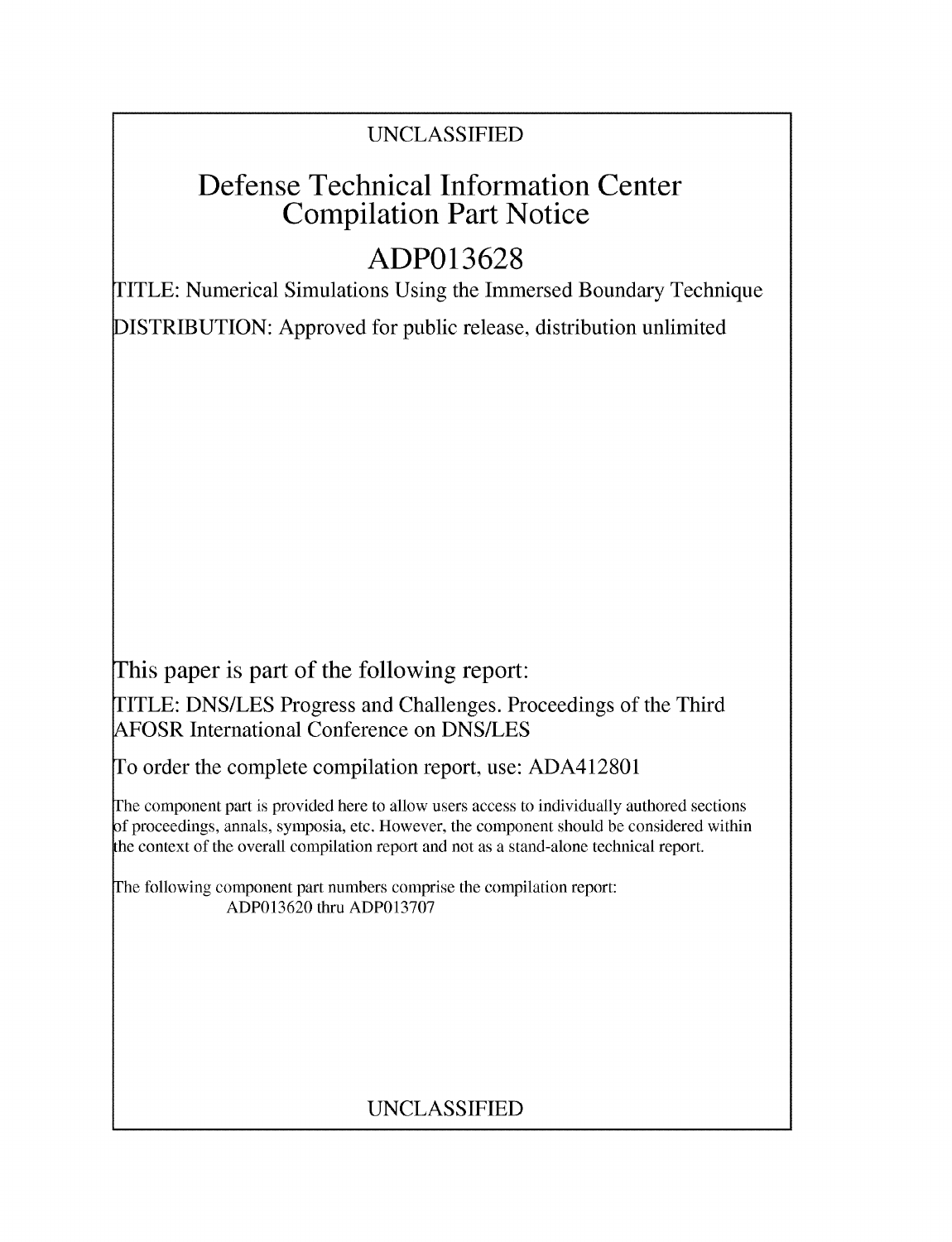### NUMERICAL SIMULATIONS **USING** THE IMMERSED BOUNDARY **TECHNIQUE**

UGO PIOMELLI AND ELIAS BALARAS Department *of Mechanical* Engineering *University of Maryland College Park, MD 20742* - *USA*

Abstract. The immersed-boundary method can be used to simulate flows around complex geometries within a Cartesian grid. This method has been used quite extensively in low Reynolds-number flows, and is now being applied to turbulent flows more frequently. The technique will be discussed, and three applications of the method will be presented, with increasing complexity, to illustrate the potential and limitations of the method, and some of the directions for future work.

#### **1.** Introduction

The increase in computer speed achieved over the last few years has made computational fluid dynamics increasingly useful and widespread as a tool to analyze and design flow configuration. Complex geometries, however, present an obstacle even to present-day computers, since the use of bodyfitted meshes (structured or unstructured) significantly increases the cost of a calculation in terms of both computational speed and memory requirements.

An alternative method that may be cost-efficient in many situations is the "immersed-boundary" method. This technique is based on the introduction of body forces distributed throughout the flow that mimic the effect that a solid body would have on the fluid. This approach allows the use of codes in Cartesian coordinates, which present significant advantages, in terms of speed, accuracy and flexibility, over codes that employ body fitted grids.

This idea has been widely used in hæmo-dynamics and bio-fluids engineering: two- and three-dimensional calculations of the flow in the heart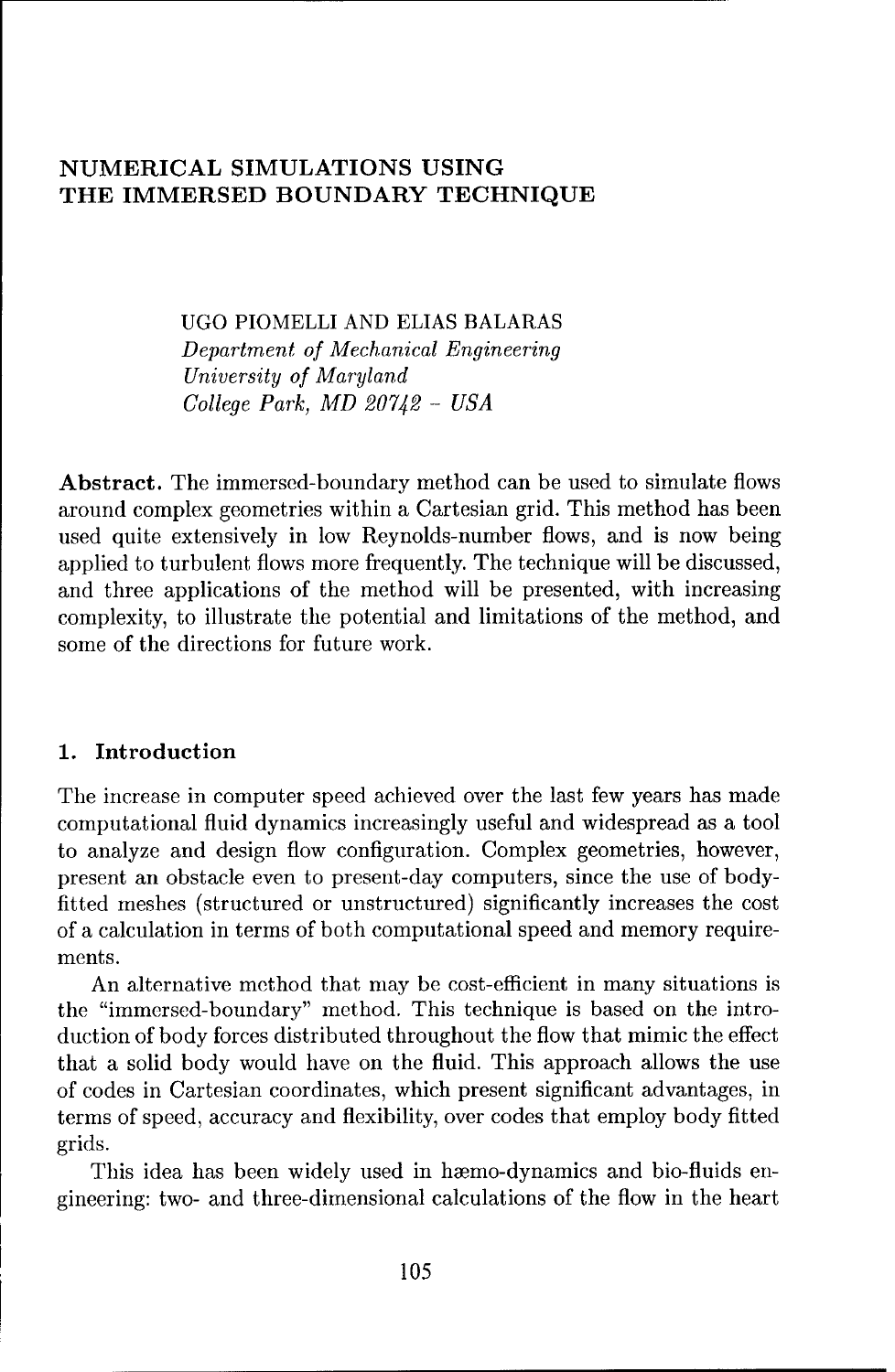#### 106 UGO PIOMELLI AND ELIAS BALARAS

were reported by Peskin [13, 14] and McQueen and Peskin [8, 9]. In these calculations the motion of the boundary was determined by the fluid itself, so that the boundary had to be modeled as a set of elements linked by springs. In cases in which the boundary motion is known a priori, the problem can be significantly simplified.

Goldstein et al. [4] proposed a feedback forcing mechanism that forces the fluid velocity  $u_i$  to approach the velocity of the solid boundary,  $V_i$ , on the boundary itself. Consider the incompressible Navier-Stokes equations:

$$
\frac{\partial u_j}{\partial x_j} = 0,\t\t(1)
$$

$$
\frac{\partial u_i}{\partial t} + \frac{\partial}{\partial x_j} (u_j u_i) = -\frac{1}{\rho} \frac{\partial p}{\partial x_i} + \nu \nabla^2 u_i + f_i.
$$
 (2)

Goldstein et al. [4] assigned a force field

$$
f_i(x_{s,i},t) = \alpha_f \int_0^t \left[ u_i(x_{s,i},t) - V_i(x_{s,i},t) \right] dt' + \beta_f \left[ u_i(x_{s,i},t) - V_i(x_{s,i},t) \right], \tag{3}
$$

where  $\alpha_f$  and  $\beta_f$  are two negative constants, and  $x_{s,i}$  are the coordinates of the solid surface. The net effect of this force is to tend to annihilate the velocity difference  $u_i - V_i$ . The flow, in fact, responds to the forcing as a damped oscillator (see [4] and [3] for an in-depth discussion of this issue); the frequency of the oscillator is  $\propto |\alpha_f|^{1/2}$ , whereas its damping coefficient is  $\propto \beta_f/|\alpha|^{1/2}$ . This implies that, in order to enforce the no-slip condition effectively,  $\alpha_f$  and  $\beta_f$  must have large magnitudes (larger than the highest frequency in the flow), which may make the equations stiff.

Recently, Mohd-Yusof [11] proposed the "direct forcing method," which assigns a force field given by

$$
f_i = \frac{\partial}{\partial x_j} (u_j u_i) + \frac{1}{\rho} \frac{\partial p}{\partial x_i} - \nu \nabla^2 u_i + \frac{V_i - u_i}{\Delta t}, \tag{4}
$$

(where the dependence on  $x_{s,i}$  and t has been omitted). This forcing imposes directly the desired velocity on the immersed boundary, and has the advantage (over the feedback forcing method) that it does not require significant reductions in the allowable time-step. It was extensively tested in a staggered finite-difference code by Fadlun et al. [3], who derived an interpolation scheme to be used when the boundary does not coincide with a grid line. Verzicco et al. [15] applied this method to the large-eddy simulation of high Reynolds number turbulent flows by calculating the flow inside an IC engine.

In the present paper additional applications of this method will be presented, and the potential and limitations of the technique, as well as issues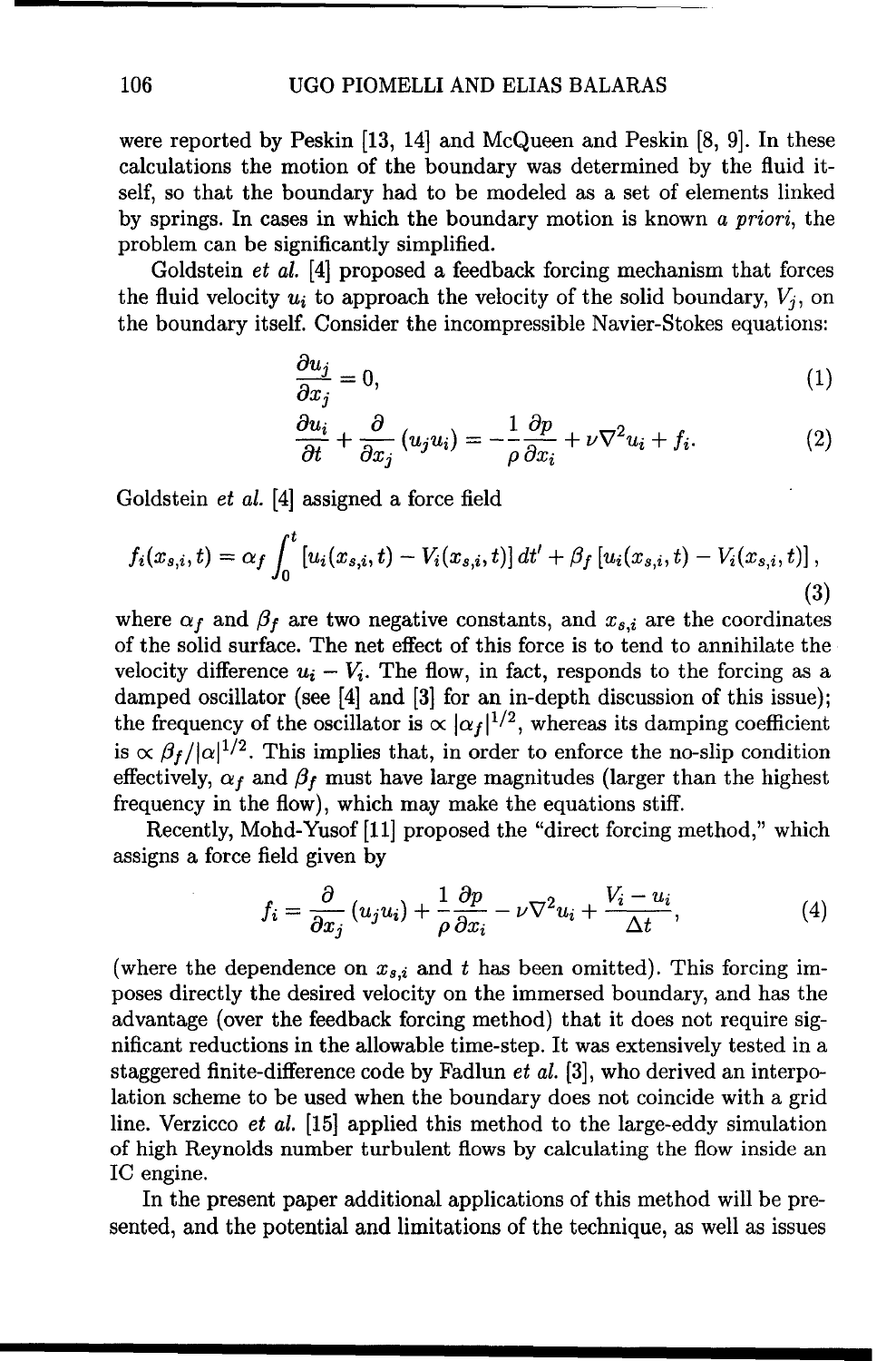

Interpolation method used to apply the forcing. Figure 1.

that require further study, will be discussed. After a brief review of the governing equations and of the numerical scheme used, three test cases will be shown: a low Reynolds-number flow over a cylinder in the presence of a moving surface (Wannier [16] flow), the flow over a circular cylinder at low Revnolds number, and the bypass transition on a flat plate caused by the interaction between the boundary layer and the wake of a circular cylinder.

#### 2. Problem formulation

Governing the flow are the incompressible Navier-Stokes equations  $(1-2)$ . The flow solver is a standard 2nd-order accurate method on a staggered mesh [1]. The fractional time-step method [2, 6] is used and a 2nd-order accurate Adams-Bashforth method is employed for the time advancement. A non-reflecting boundary condition [12] is used at the outflow, and periodic boundary conditions in the spanwise direction. The inflow and free-stream conditions depended on the case studied.

The direct forcing (4) was used. Since the immersed body does not follow a grid line the interpolation method proposed by Fadlun *et al.* [3] is used. The forcing is imposed not at the surface itself, but at the first point outside it (see Fig. 1) and the solid body velocity in (4) is replaced with the velocity  $\overline{V_i}$  obtained by a linear interpolation between the computed fluid velocity outside the body,  $u_i$ , and the desired body velocity  $V_i$ . This method has several advantages: first, it has been shown to be fully secondorder accurate in time [3]; therefore, it is consistent with the second-order differencing scheme used by the solver; secondly, since it assumes that the velocity profile is linear near the body, it implies homogeneous Neumann boundary conditions for the pressure (see the Appendix in [3] for a full discussion of this issue). This last feature is very important in the framework of fractional time-step methods, since it implies that the corrector step does not result in a modification of the body velocity imposed through the forcing in the Helmholtz step. On the other hand, the assumption that the velocity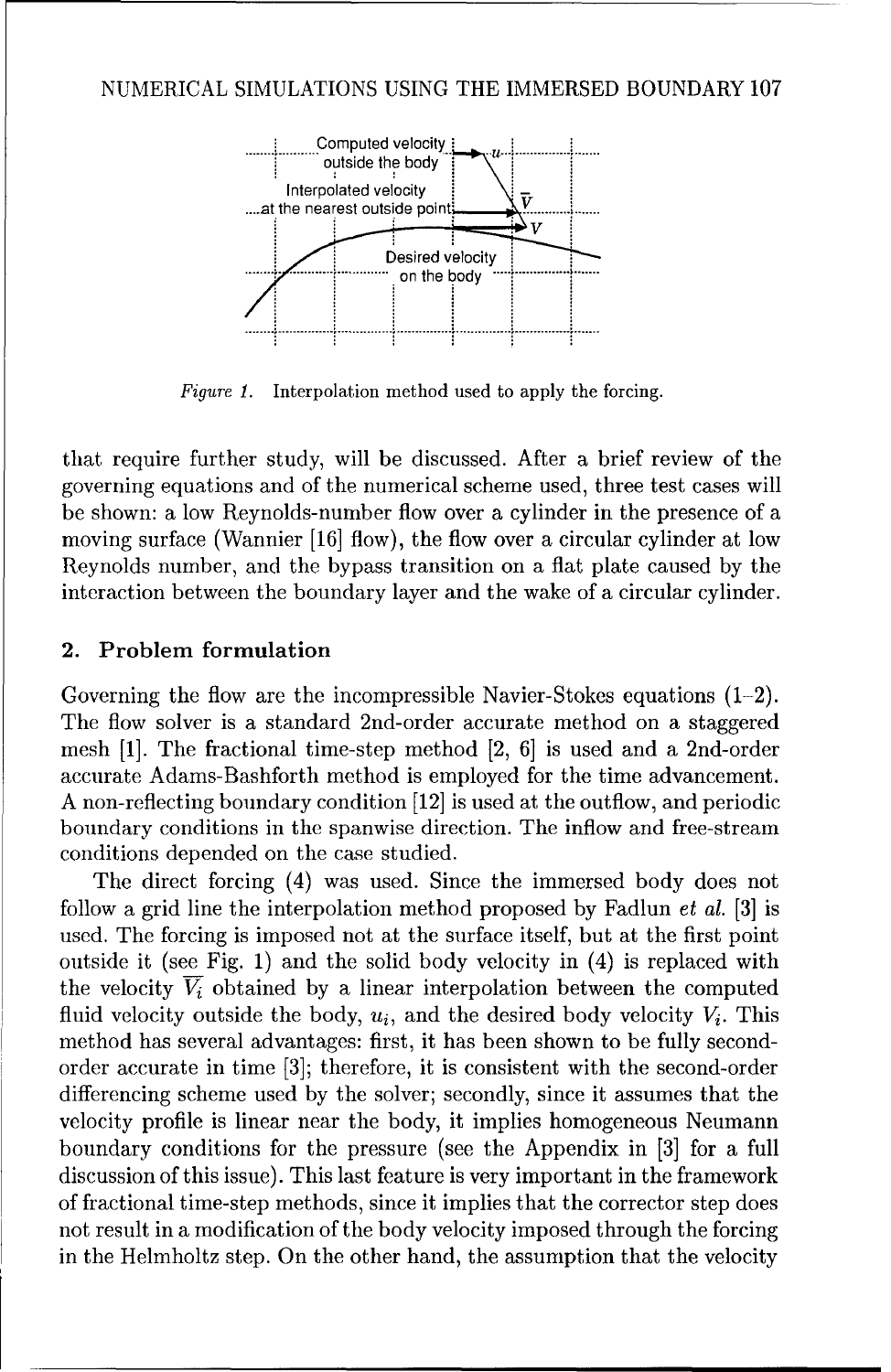

Figure 2. Wannier flow test case (Wannier 1950). (a) Computational domain and computed streamlines; (b)  $L_1$  and  $L_2$  norms of the error,  $\epsilon$ , for u and v velocity components. *N* is the total number of grid points.

profile is linear over the first two layers of cells outside the immersed body requires the use of a very fine mesh in the vicinity of the body.

#### **3.** Results and discussion

#### 3.1. WANNIER FLOW

A straightforward way to verify the accuracy of the proposed methodology is to compute a flow containing a curved immersed boundary for which an analytical solution exists. The case considered here is the Stokes flow around a cylinder in the vicinity of a moving wall (see Fig. 2). An analytical solution for this case was derived by Wannier [16]. The streamlines for this flow are shown in Fig. 2a. Three computations on gradually finer uniform grids  $(32 \times 32, 64 \times 64,$  and  $128 \times 128)$  were conducted. The  $L_1$  and  $L_2$  norms of the error (the difference between the computed and analytical solution) are shown in Fig. 2b as a function of the total number of points  $N$ . The error decreases with  $a - 2$  slope indicating that the proposed methodology is second order accurate.

#### 3.2. FLOW OVER A CIRCULAR CYLINDER

The next test case examined is the flow over a circular cylinder at  $Re_D =$  $U_{\infty}D/\nu = 300$  (where D is the cylinder diameter and  $U_{\infty}$  the free-stream velocity). Two calculations will be compared: a 2D one that used  $400 \times 200$ points in the  $xz$ -plane, and a 3D one, with the same mesh in the  $xz$ -plane, and 48 points in y. The computational domain was  $60 \times 2\pi \times 30$ , and the cylinder center was at  $x_c = 10$ ,  $z_c = 15$  (all lengths are made dimensionless by D, all velocities by  $U_{\infty}$ ). The grid was stretched both in the x- and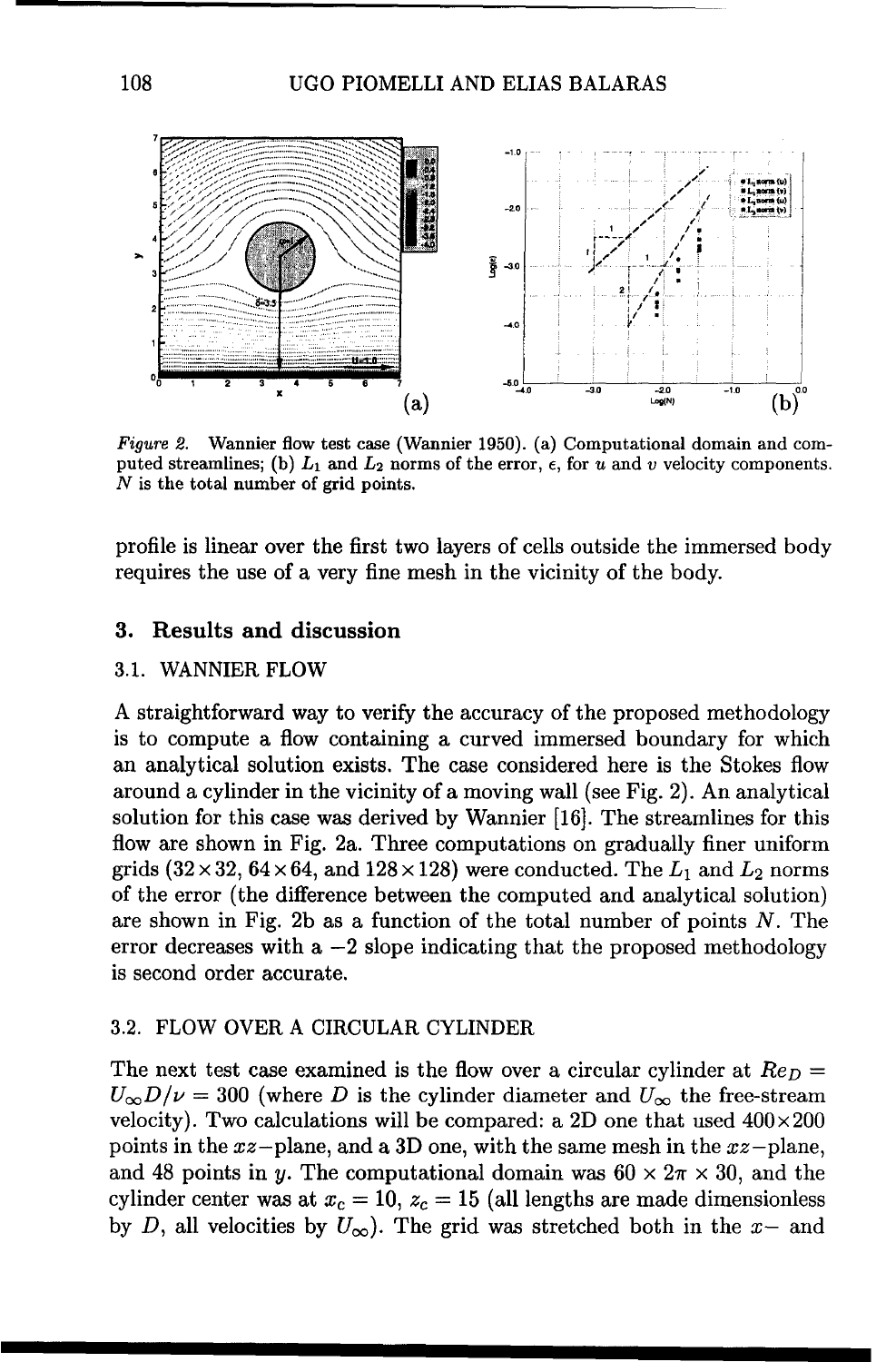

Figure 3. Flow over a circular cylinder,  $Re_D = 300$ . Velocity statistics. (a) U, (b) W, (c)  $\langle u'u'\rangle$ , (d)  $\langle u'w'\rangle$ . Reference data from Ref. [10].

 $z$ -directions; the last  $1/6$  of the domain (which required only 10 grid points in  $x$ ) formed a sponge region, used to minimize the upstream propagation of disturbances due to the convective outflow conditions. A uniform velocity profile was imposed at the inlet, and slip-wall conditions were applied at  $z = 0$  and  $z = 30$ .

The velocity statistics are shown in Fig. 3. Here and in the following the angle brackets denote averaging in time and in the spanwise direction. The 3D calculation is in very good agreement with the reference data by Mittal and Balachandar [10]. At this Reynolds number, three-dimensionality is observed in the wake, which is evidenced in the visualization in Fig. 4, which shows iso-surfaces of the second invariant of the velocity-gradient tensor,

$$
Q = -\frac{1}{2} \frac{\partial u_i}{\partial x_j} \frac{\partial u_j}{\partial x_i} = -\frac{1}{2} \left( S_{ij} S_{ij} - \Omega_{ij} \Omega_{ij} \right), \tag{5}
$$

(where  $\overline{\Omega}_{ij}$  is the anti-symmetric part of the velocity gradient tensor). The condition  $Q > 0$  identifies effectively the regions of coherent vorticity [5].

Figure 4 shows the formation of an instability on the initially 2D rollers, and the presence of quasi-streamwise rib vortices joining the rollers. The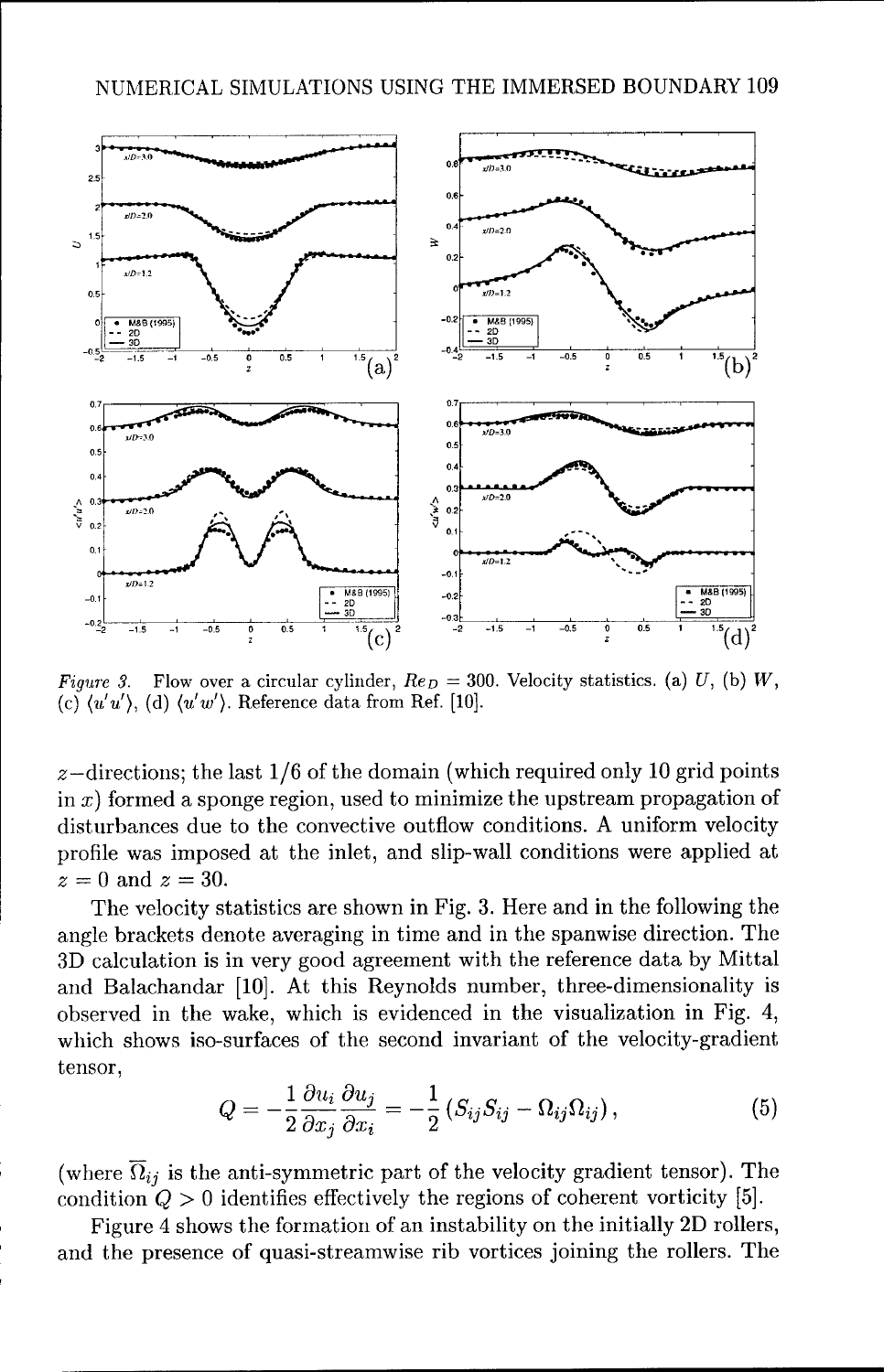

Figure 4. Flow over a circular cylinder,  $Re_D = 300$ . Isosurfaces of  $Q = 0.6$ .

magnitude of the spanwise Reynolds stresses *(v'v').* in this calculation, however, remained significantly smaller than the other two normal components, which allowed the 2D calculation to give reasonable results.

The effects of the grid resolution near the obstacle are shown in Fig. 5. The cell Reynolds number is defined as

$$
Re_c = \frac{(\Delta x^2 + \Delta z^2) (u^2 + w^2)}{\nu}, \tag{6}
$$

where u and w are the instantaneous velocities, and  $\Delta x$  and  $\Delta z$  the grid spacings. If the mesh is insufficiently fine ( $Re<sub>c</sub> > 30$ ), some oscillations can be observed that initiate along lines at  $\pm 45^{\circ}$  on the cylinder (they are especially visible in the  $w$  contours, Fig. 5b). Refining the grid, thus reducing  $Re_c$  reduces the size of this oscillation (Figs. 7a and b). Twodimensional interpolation schemes that use both the points indicated by the diamonds and those indicated by squares in Fig. 6 to determine  $\overline{V}_i$ have also been found (Verzicco, private communication, 2001) to reduce the amplitude of these oscillations.

#### 3.3. WAKE/BOUNDARY-LAYER INTERACTION

Wakes interact with laminar boundary layers in many applications of engineering interest, for example on the leading edge of multi-component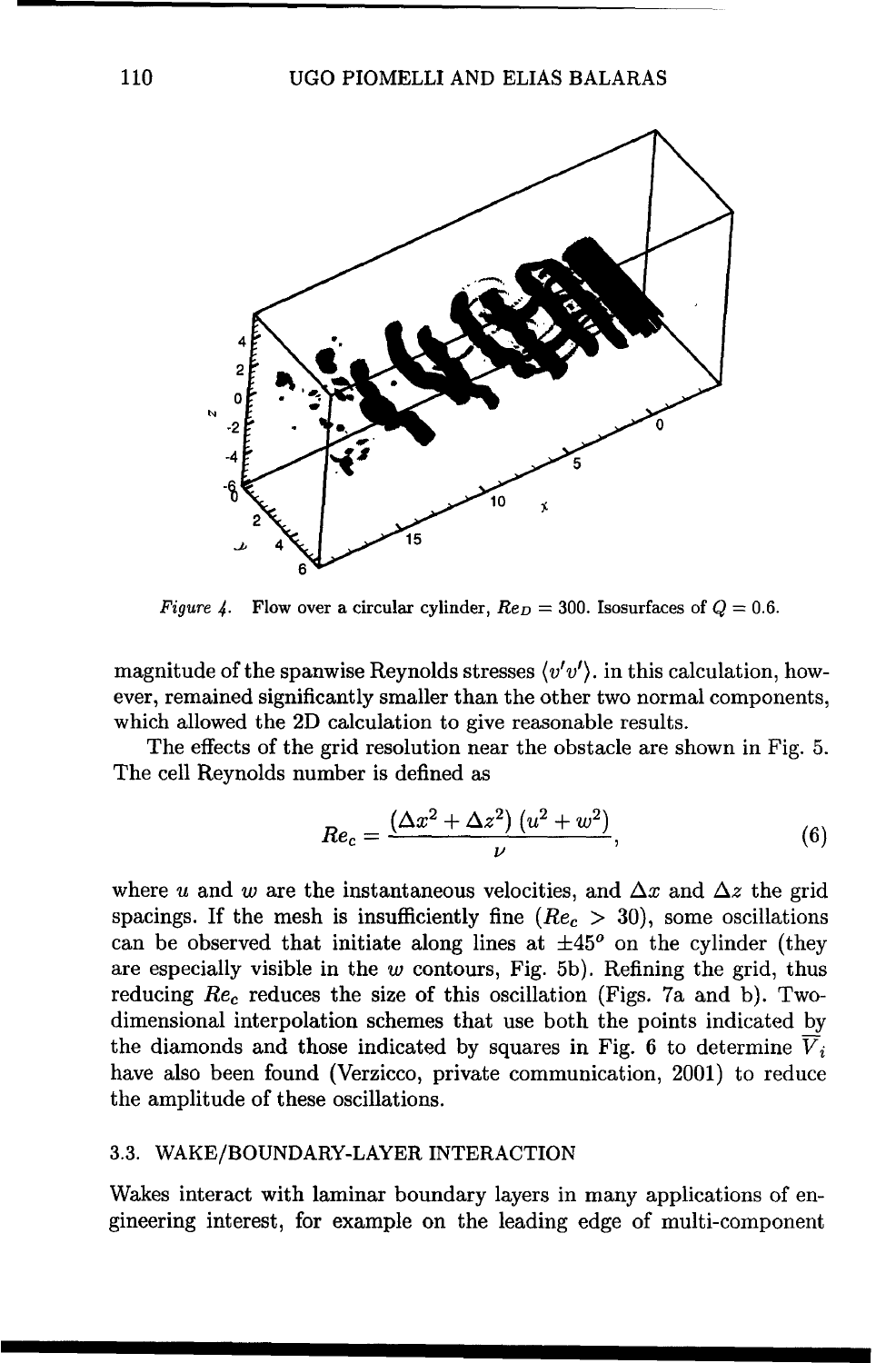

Figure 5. Flow over a circular cylinder,  $Re_D = 300$ . Coarse (200 × 100) 2D calculation. (a) Contours of the cell Reynolds number; (b) contours of  $w$ .



Figure 6. One-dimensional vs. two-dimensional interpolation stencils.

airfoils, or inside turbo-machinery. The interaction of the turbulent eddies present in the wake with the boundary layer itself then becomes a primary driver of the transition process in the boundary layer itself, and may lead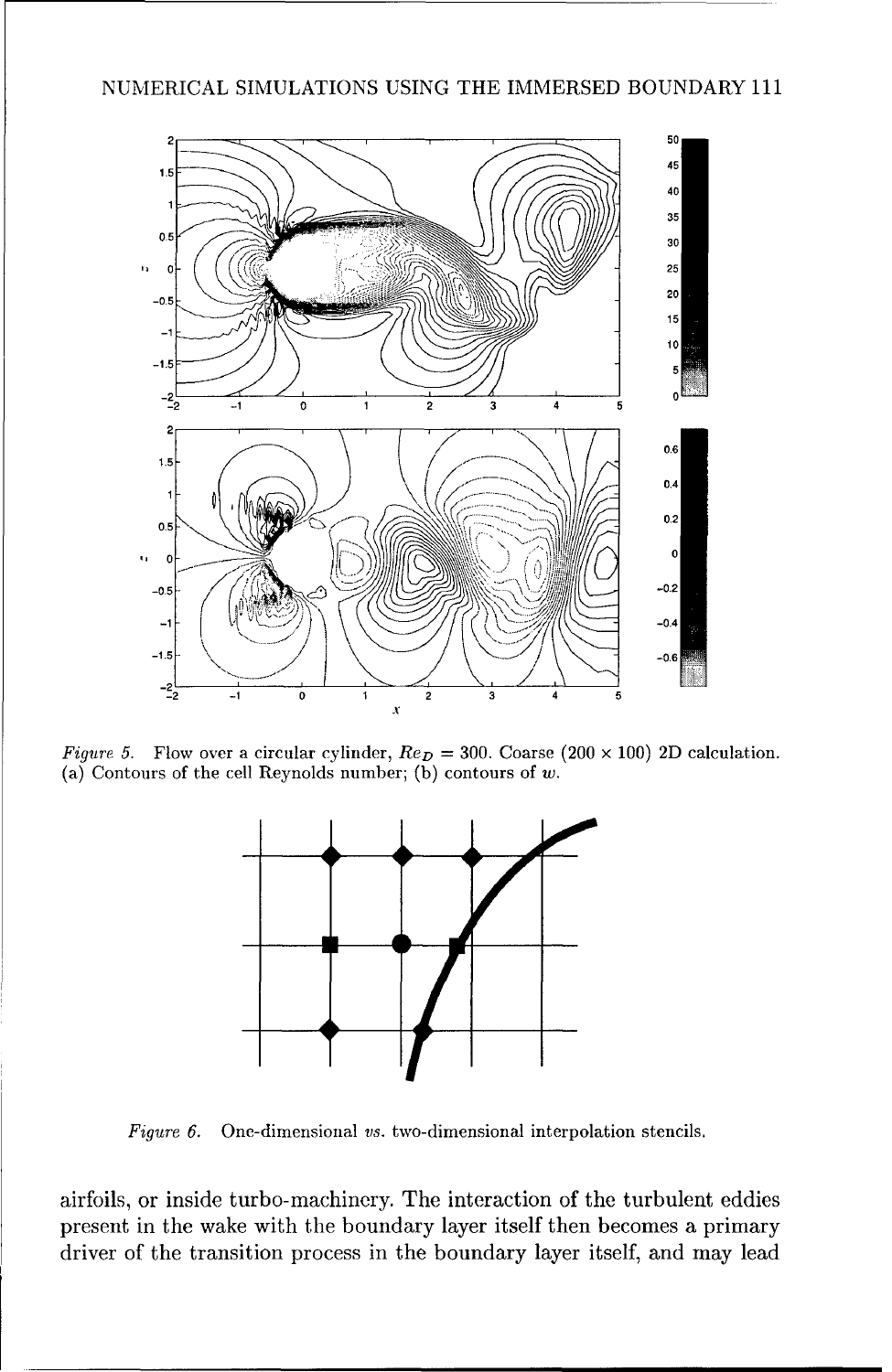#### 112 UGO PIOMELLI AND ELIAS BALARAS



Figure 7. Flow over a circular cylinder,  $Re_D = 300$ . Fine (400 × 200) 2D calculation. (a) Contours of the cell Reynolds number; (b) contours of  $w$ .



Figure 8. Sketch of the wake/boundary-layer configuration.

to transition to turbulence at fairly low Reynolds numbers.

The configuration examined in the present study is sketched in Fig. 8. A circular cylinder, with its axis normal to the stream is placed above a flat plate. The cylinder center is at  $x_c = 10$ ,  $z_c = 3.2$ , immediately above the leading-edge of the plate, which was also at  $x_c = 10$ . As in the previous case, distances are normalized by  $D$ , velocities by  $U_{\infty}$ . The computational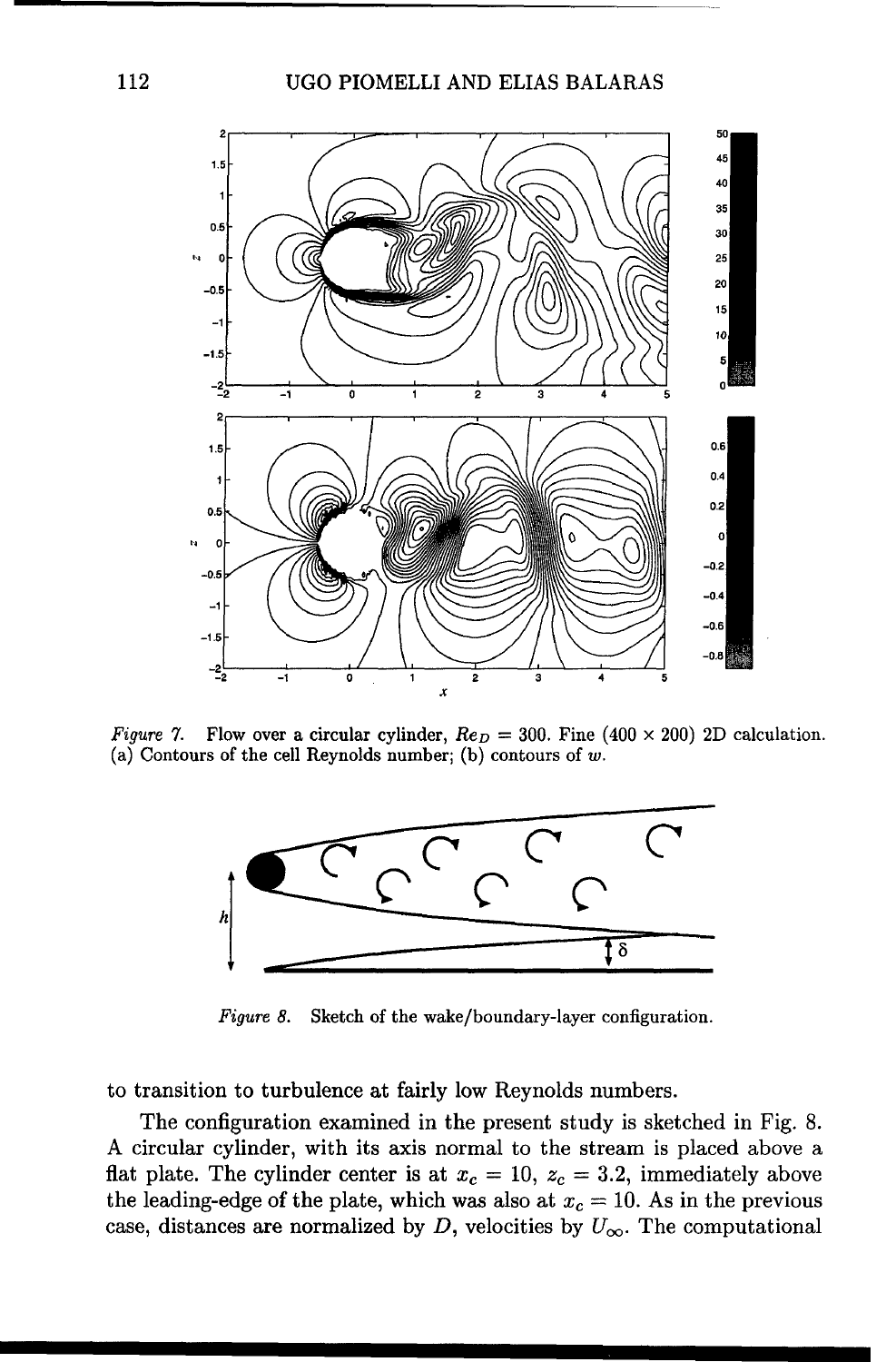domain was  $60 \times 2\pi \times 20$ . As for the cylinder calculation, the grid was stretched both in the  $x-$  and  $z$ -directions and a sponge region was used. The Reynolds number based on cylinder diameter was 385. The configuration corresponds to Case 1 in the experimental paper by Kyriakides et al. [7], who observed significant velocity fluctuations in the boundary layer, starting from a point approximately six diameters downstream of the cylinder. These fluctuations are generated by the large-scale convective motion of the vortices, and do not die down after the wake has weakened, but develop into a turbulent boundary layer despite the fact that the Reynolds number is very low.

The distribution of the streamwise Reynolds stress, *(u'u'),* as a function of x is shown in Fig. 9. A sudden increase of  $\langle u'u' \rangle$  can be observed to begin at  $x = 8$ , indicating the beginning of transition. This result is consistent with the observations of Kyriakides *et al.* [7], who defined the onset of transition as "the  $x$ -location where the velocity signal at the same height above the plate loses its sinusoidal character", and found that transition occurs at  $x = 7.4$ .

The velocity profiles, shown in Fig. 10a at several locations, initially resemble a Blasius profile merging into a wake near the cylinder. As the wake widens and interacts with the boundary layer, a logarithmic layer begins to establish itself, indicative of transition towards turbulent flow. This transitional behavior is also observed in the trace of the Reynolds stress tensor,  $q^2$  (equal to twice the turbulent kinetic energy), which in the latter sections establishes a turbulent-like distribution, with a peak of magnitude  $7 - 8\tau_w$  at  $z^+ \approx 10 - 12$ . It should be noted that this quasiturbulent state is achieved at very low Reynolds number: the boundarylayer thickness  $\delta$  (defined as the distance above the plate at which the first maximum of the velocity profile occurs) is approximately 50-70 wall units.

A visualization of the flow is shown in Fig. 11. The structure of the



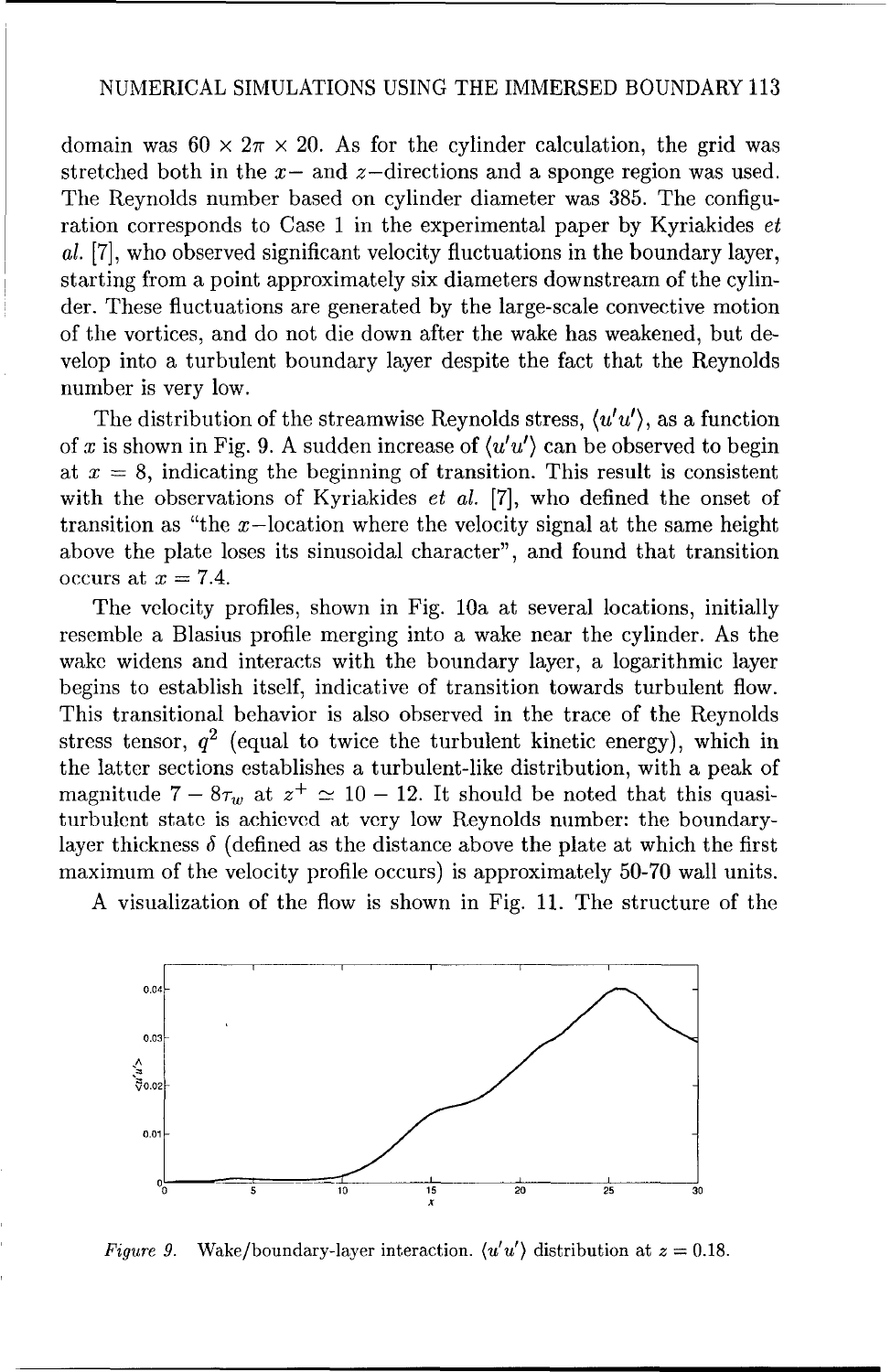

Wake/boundary-layer interaction. Turbulent statistics. Top: mean velocity Figure 10. profile; bottom:  $q^2 = \langle u'_i u'_i \rangle$ .

cylinder wake is similar to that highlighted in Fig. 4, with strong spanwise rollers that exhibit 3D instabilities and eventually break up, and smaller quasi-streamwise vortices in the braid region. The contours of streamwise velocity fluctuation  $u'$  on a plane parallel to the wall show significant levels of fluctuations, especially near kinks in the rollers belonging to the lower row. Quasi-streamwise streaks are formed around  $x = 15$ , whose spacing is approximately 100 wall units.

#### Conclusions 4.

The immersed-boundary technique has been presented and discussed. Illustrative results from three simulations indicate the potential of this technique, which allows the calculation of flows around complex geometries without requiring a body-fitted grid.

If appropriate interpolation methods are used when the body does not coincide with a grid line, the method is second-order accurate. However, some care must be taken in the discretization of the flow field, especially in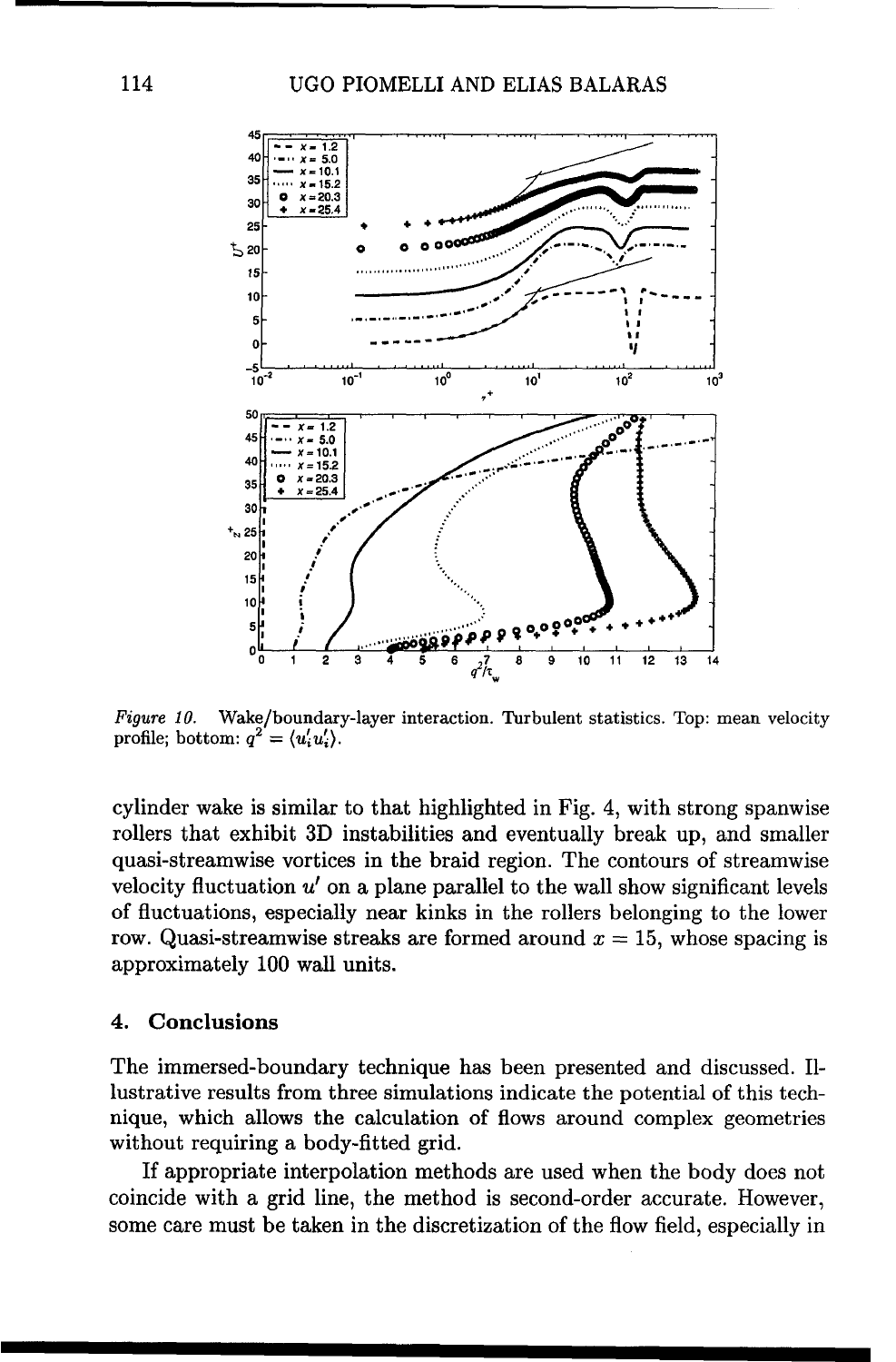

in the  $z = 0.18$  plane. Top: perspective view; bottom: view from above.

the vicinity of the body. We have observed the development of numerical oscillations when the cell Reynolds-number exceeded values of approximately 30. These oscillations did not grow or change position in time, and their effect on the flow field downstream of the obstacle was limited in the cases studied. This was observed, for instance, in calculations of the flow around the cylinder at  $Re_D = 3500$  were carried out in which the grid could not be sufficiently refined to satisfy the cell-Reynolds-number requirement. However, it is not known whether these oscillations might give rise to instabilities in other geometries, or at higher Reynolds numbers. The development of more accurate, multi-dimensional interpolation schemes might be beneficial in this respect. The use of multi-block methods, or embedded grids, could also alleviate this problem.

If these numerical schemes can be overcome, the immersed boundary